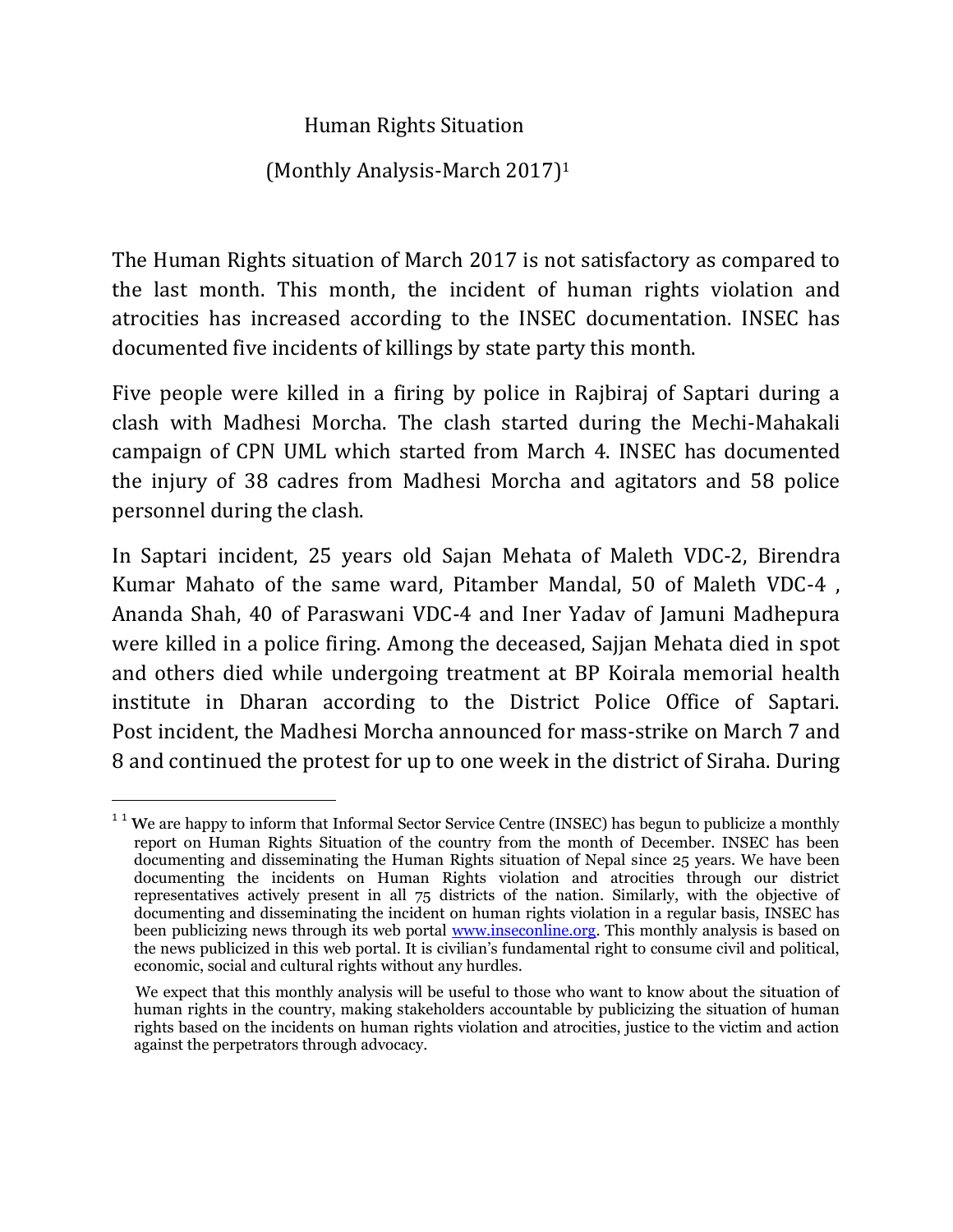the agitating, the cadres of Morcha had continued to vandalize and arson dozens of vehicles, offices and private properties in Siraha and Saptari. The cadres had used abusive languages to the NHRC member Mohana Ansari including other staffs who were in field monitoring. The cadres had vandalized the vehicle of NHRC with the registration number of BA 7 CHA 7473 and BA 7 CHA 7479.

| Type of Events           | By Non State   |                |     |                | <b>By State</b> |              |                |
|--------------------------|----------------|----------------|-----|----------------|-----------------|--------------|----------------|
|                          | Male           | Female         | N/A | Total          | Male            | Female       | Total          |
| Arrest                   |                |                |     |                | 35              |              | 35             |
| <b>Beating</b>           | 11             | $\overline{2}$ |     | 13             |                 |              |                |
| <b>Child Rights</b>      | 23             | 32             |     | 55             |                 |              |                |
| <b>Destruction</b>       |                |                | 38  | 38             |                 |              |                |
| Inhuman Behavior         | 6              | $\overline{2}$ |     | 8              | 1               |              | 1              |
| Injured                  | 3              |                |     | 3              | 10              | 91           | 101            |
| Killing                  | 3              | 7              |     | 10             | 6               |              | 6              |
| <b>Right to Assembly</b> |                |                |     |                | 32              | 12           | 44             |
| Threat                   | $\overline{2}$ |                |     | $\overline{2}$ |                 |              |                |
| Torture                  |                |                |     |                | 3               | $\mathbf{1}$ | $\overline{4}$ |
| Women Rights             |                | 93             |     | 93             |                 |              |                |
| Total                    | 48             | 136            | 38  | 222            | 87              | 104          | 191            |

During the CPN-UML Mechi-Mahakali campaign, there was a clash between the cadres of Madhesi Morcha and police on March 14 at Nepalgunj-Guleriya road section of Banke. In a clash, 13 morcha cadres were injured. Among the injured, 72 years old elderly person Jamil Bhat of Sonpur VDC-8 died while undergoing treatment. On a same day, the Madhesi Morcha cadres vandalized the vehicle with registration number BHE1KHA 2042.

INSEC has documented that the Madhesi Morcha cadres have attempted an attack on political leaders and cadres during this period protesting against the constitution and local level election. According to the documentation, the cadres of Madhesi Morcha had smeared black soot on a face of 53 years old secretary Shankar Bhattarai of CPN-UML inside the party office premises. Similarly, black-soot was smeared on a face of 50 years old Ram Ekbal Patel of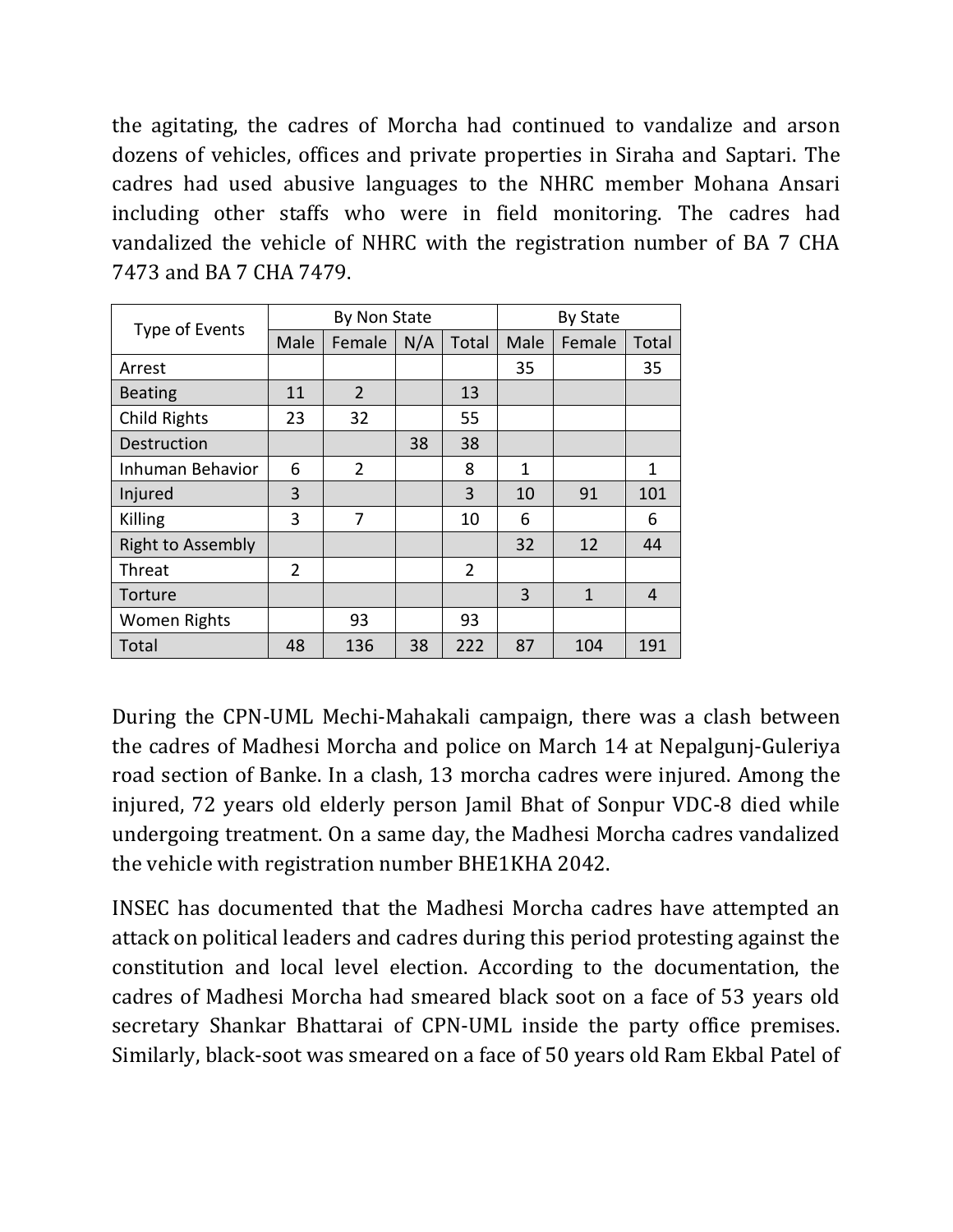Kalaiya City Committee member. The cadres had misbehaved CPN UML cadre ALI Raj Hawari,38, of Kalaiya Municipality on March 7.

The Madhesi Morcha cadres have continued their agitation and protest against the announcement of local level election. Some of the district coordination committee office, municipality and village council were padlocked by the cadres and obstructed their daily work. INSEC has also documented the incident of setting fire on a board placed at local level offices.

Former central member of Nepal Student Federation Rabindra Shah, 37 of Bherimalika Municipality-3 was stoned to death by an unidentified group of people on March 27 according to the police. The clash between locals and Indian security force started in the morning of March 9 after the group of 20/25 Border Security Force (BSF) attempted to vandalize the pipe lines, sacks and bricks which was used to make culvert. Govinda Gautam, 25 of Punarbas Municipality-5 was killed in a firing by Border Security Force (BSF) during the clash.

According to the INSEC documentation, the human rights of 413 people were violated during this month. Among which, 191 were by the state party and 222 by non-state. Five people were killed in a firing on this month by state party according to the INSEC documentation. Similarly, 35 were victims of arbitrary arrest, 6 were injured in a firing and 101 were injured in a clash. One person was a victim of inhumane behavior and four people were victims of torture in custody. 32 male and 12 female were deprived of right to assembly.

According to our documentation, 48 male and 136 female were victimized by non-state party this month. By non-state party, two women and 11 men were victimized. The Madhesi Morcha cadres had destructed 38 physical infrastructures during the Mechi-Mahakali campaign of CPN-UML. By nonstate party three male and seven female were killed.

This month, 23 boys and 32 girls were victimized of child rights violation. Based on news published in INSEC online news portal, 16 girls were victims of rape and 11 of sexual abuses. In the month of March, 23 boys were victim of